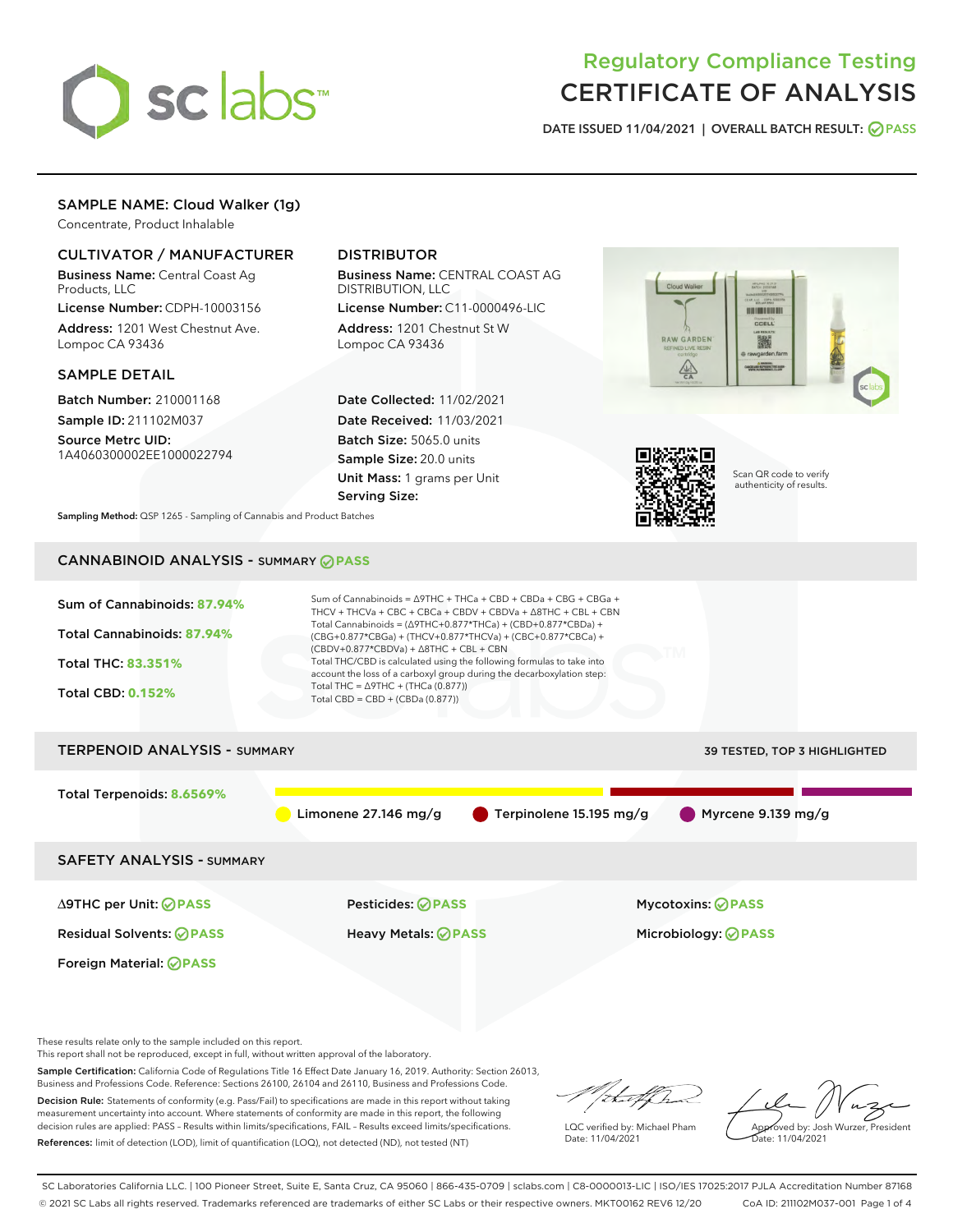



CLOUD WALKER (1G) | DATE ISSUED 11/04/2021 | OVERALL BATCH RESULT: @ PASS

#### CANNABINOID TEST RESULTS - 11/03/2021 2 PASS

Tested by high-performance liquid chromatography with diode-array detection (HPLC-DAD). **Method:** QSP 1157 - Analysis of Cannabinoids by HPLC-DAD

#### TOTAL CANNABINOIDS: **87.94%**

Total Cannabinoids (Total THC) + (Total CBD) + (Total CBG) + (Total THCV) + (Total CBC) + (Total CBDV) + ∆8THC + CBL + CBN

TOTAL THC: **83.351%** Total THC (∆9THC+0.877\*THCa)

TOTAL CBD: **0.152%** Total CBD (CBD+0.877\*CBDa)

TOTAL THCV: 0.42% Total THCV (THCV+0.877\*THCVa) TOTAL CBC: ND

Total CBC (CBC+0.877\*CBCa) TOTAL CBDV: ND

TOTAL CBG: 3.351% Total CBG (CBG+0.877\*CBGa)

Total CBDV (CBDV+0.877\*CBDVa)

| <b>COMPOUND</b>  | LOD/LOQ<br>(mg/g)          | <b>MEASUREMENT</b><br><b>UNCERTAINTY</b><br>(mg/g) | <b>RESULT</b><br>(mg/g) | <b>RESULT</b><br>(%) |
|------------------|----------------------------|----------------------------------------------------|-------------------------|----------------------|
| <b>A9THC</b>     | 0.06 / 0.26                | ±28.673                                            | 833.51                  | 83.351               |
| <b>CBG</b>       | 0.06/0.19                  | ±1.320                                             | 33.51                   | 3.351                |
| <b>THCV</b>      | 0.1 / 0.2                  | ±0.21                                              | 4.2                     | 0.42                 |
| <b>CBN</b>       | 0.1 / 0.3                  | ±0.27                                              | 4.1                     | 0.41                 |
| $\triangle$ 8THC | 0.1/0.4                    | ±0.21                                              | 2.6                     | 0.26                 |
| <b>CBD</b>       | 0.07/0.29                  | ±0.070                                             | 1.52                    | 0.152                |
| <b>THCa</b>      | 0.05/0.14                  | N/A                                                | <b>ND</b>               | <b>ND</b>            |
| <b>THCVa</b>     | 0.07/0.20                  | N/A                                                | <b>ND</b>               | <b>ND</b>            |
| <b>CBDa</b>      | 0.02/0.19                  | N/A                                                | <b>ND</b>               | <b>ND</b>            |
| <b>CBDV</b>      | 0.04/0.15                  | N/A                                                | <b>ND</b>               | <b>ND</b>            |
| <b>CBDVa</b>     | 0.03/0.53                  | N/A                                                | <b>ND</b>               | <b>ND</b>            |
| <b>CBGa</b>      | 0.1/0.2                    | N/A                                                | <b>ND</b>               | <b>ND</b>            |
| <b>CBL</b>       | 0.06 / 0.24                | N/A                                                | <b>ND</b>               | <b>ND</b>            |
| <b>CBC</b>       | 0.2 / 0.5                  | N/A                                                | <b>ND</b>               | <b>ND</b>            |
| <b>CBCa</b>      | 0.07 / 0.28                | N/A                                                | <b>ND</b>               | <b>ND</b>            |
|                  | <b>SUM OF CANNABINOIDS</b> |                                                    | 879.4 mg/g              | 87.94%               |

#### **UNIT MASS: 1 grams per Unit**

| ∆9THC per Unit                        | 1120 per-package limit | 833.51 mg/unit  | <b>PASS</b> |
|---------------------------------------|------------------------|-----------------|-------------|
| <b>Total THC per Unit</b>             |                        | 833.51 mg/unit  |             |
| <b>CBD per Unit</b>                   |                        | $1.52$ mg/unit  |             |
| <b>Total CBD per Unit</b>             |                        | $1.52$ mg/unit  |             |
| Sum of Cannabinoids<br>per Unit       |                        | $879.4$ mg/unit |             |
| <b>Total Cannabinoids</b><br>per Unit |                        | 879.4 mg/unit   |             |

#### TERPENOID TEST RESULTS - 11/04/2021

Terpene analysis utilizing gas chromatography-flame ionization detection (GC-FID). **Method:** QSP 1192 - Analysis of Terpenoids by GC-FID

| <b>COMPOUND</b>         | LOD/LOQ<br>(mg/g) | <b>MEASUREMENT</b><br><b>UNCERTAINTY</b><br>(mg/g) | <b>RESULT</b><br>(mg/g) | <b>RESULT</b><br>$(\%)$ |
|-------------------------|-------------------|----------------------------------------------------|-------------------------|-------------------------|
| Limonene                | 0.005 / 0.016     | ±0.3882                                            | 27.146                  | 2.7146                  |
| Terpinolene             | 0.008 / 0.026     | ±0.3115                                            | 15.195                  | 1.5195                  |
| <b>Myrcene</b>          | 0.008 / 0.025     | ±0.1179                                            | 9.139                   | 0.9139                  |
| $\beta$ Caryophyllene   | 0.004 / 0.012     | ±0.2961                                            | 8.317                   | 0.8317                  |
| $\alpha$ Pinene         | 0.005 / 0.017     | ±0.0582                                            | 6.770                   | 0.6770                  |
| $\beta$ Pinene          | 0.004 / 0.014     | ±0.0682                                            | 5.927                   | 0.5927                  |
| Ocimene                 | 0.011/0.038       | ±0.1394                                            | 4.344                   | 0.4344                  |
| $\alpha$ Humulene       | 0.009 / 0.029     | ±0.0675                                            | 2.104                   | 0.2104                  |
| Linalool                | 0.009 / 0.032     | ±0.0696                                            | 1.832                   | 0.1832                  |
| Fenchol                 | 0.010 / 0.034     | ±0.0488                                            | 1.262                   | 0.1262                  |
| <b>Terpineol</b>        | 0.016 / 0.055     | ±0.0684                                            | 1.114                   | 0.1114                  |
| Camphene                | 0.005 / 0.015     | ±0.0070                                            | 0.605                   | 0.0605                  |
| $\alpha$ Phellandrene   | 0.006 / 0.020     | ±0.0069                                            | 0.509                   | 0.0509                  |
| 3 Carene                | 0.005 / 0.018     | ±0.0063                                            | 0.443                   | 0.0443                  |
| $\alpha$ Terpinene      | 0.005 / 0.017     | ±0.0066                                            | 0.442                   | 0.0442                  |
| trans-β-Farnesene       | 0.008 / 0.025     | ±0.0132                                            | 0.371                   | 0.0371                  |
| $\gamma$ Terpinene      | 0.006 / 0.018     | ±0.0052                                            | 0.298                   | 0.0298                  |
| <b>Borneol</b>          | 0.005 / 0.016     | ±0.0086                                            | 0.205                   | 0.0205                  |
| <b>Nerolidol</b>        | 0.009 / 0.028     | ±0.0057                                            | 0.091                   | 0.0091                  |
| Fenchone                | 0.009 / 0.028     | ±0.0023                                            | 0.080                   | 0.0080                  |
| $\alpha$ Bisabolol      | 0.008 / 0.026     | ±0.0037                                            | 0.069                   | 0.0069                  |
| Citronellol             | 0.003 / 0.010     | ±0.0025                                            | 0.052                   | 0.0052                  |
| Sabinene                | 0.004 / 0.014     | ±0.0006                                            | 0.050                   | 0.0050                  |
| Sabinene Hydrate        | 0.006 / 0.022     | ±0.0019                                            | 0.048                   | 0.0048                  |
| Eucalyptol              | 0.006 / 0.018     | ±0.0011                                            | 0.044                   | 0.0044                  |
| p-Cymene                | 0.005 / 0.016     | ±0.0011                                            | 0.040                   | 0.0040                  |
| Valencene               | 0.009 / 0.030     | ±0.0026                                            | 0.038                   | 0.0038                  |
| Geraniol                | 0.002 / 0.007     | ±0.0009                                            | 0.021                   | 0.0021                  |
| Nerol                   | 0.003 / 0.011     | ±0.0006                                            | 0.013                   | 0.0013                  |
| <b>Geranyl Acetate</b>  | 0.004 / 0.014     | N/A                                                | $<$ LOQ                 | $<$ LOQ                 |
| Caryophyllene<br>Oxide  | 0.010 / 0.033     | N/A                                                | $<$ LOQ                 | 100                     |
| (-)-Isopulegol          | 0.005 / 0.016     | N/A                                                | ND                      | ND                      |
| Camphor                 | 0.006 / 0.019     | N/A                                                | <b>ND</b>               | ND                      |
| Isoborneol              | 0.004 / 0.012     | N/A                                                | ND                      | ND                      |
| Menthol                 | 0.008 / 0.025     | N/A                                                | ND                      | ND                      |
| R-(+)-Pulegone          | 0.003 / 0.011     | N/A                                                | ND                      | ND                      |
| $\alpha$ Cedrene        | 0.005 / 0.016     | N/A                                                | ND                      | ND                      |
| Guaiol                  | 0.009 / 0.030     | N/A                                                | ND                      | ND                      |
| Cedrol                  | 0.008 / 0.027     | N/A                                                | ND                      | ND                      |
| <b>TOTAL TERPENOIDS</b> |                   | 86.569 mg/g                                        | 8.6569%                 |                         |

SC Laboratories California LLC. | 100 Pioneer Street, Suite E, Santa Cruz, CA 95060 | 866-435-0709 | sclabs.com | C8-0000013-LIC | ISO/IES 17025:2017 PJLA Accreditation Number 87168 © 2021 SC Labs all rights reserved. Trademarks referenced are trademarks of either SC Labs or their respective owners. MKT00162 REV6 12/20 CoA ID: 211102M037-001 Page 2 of 4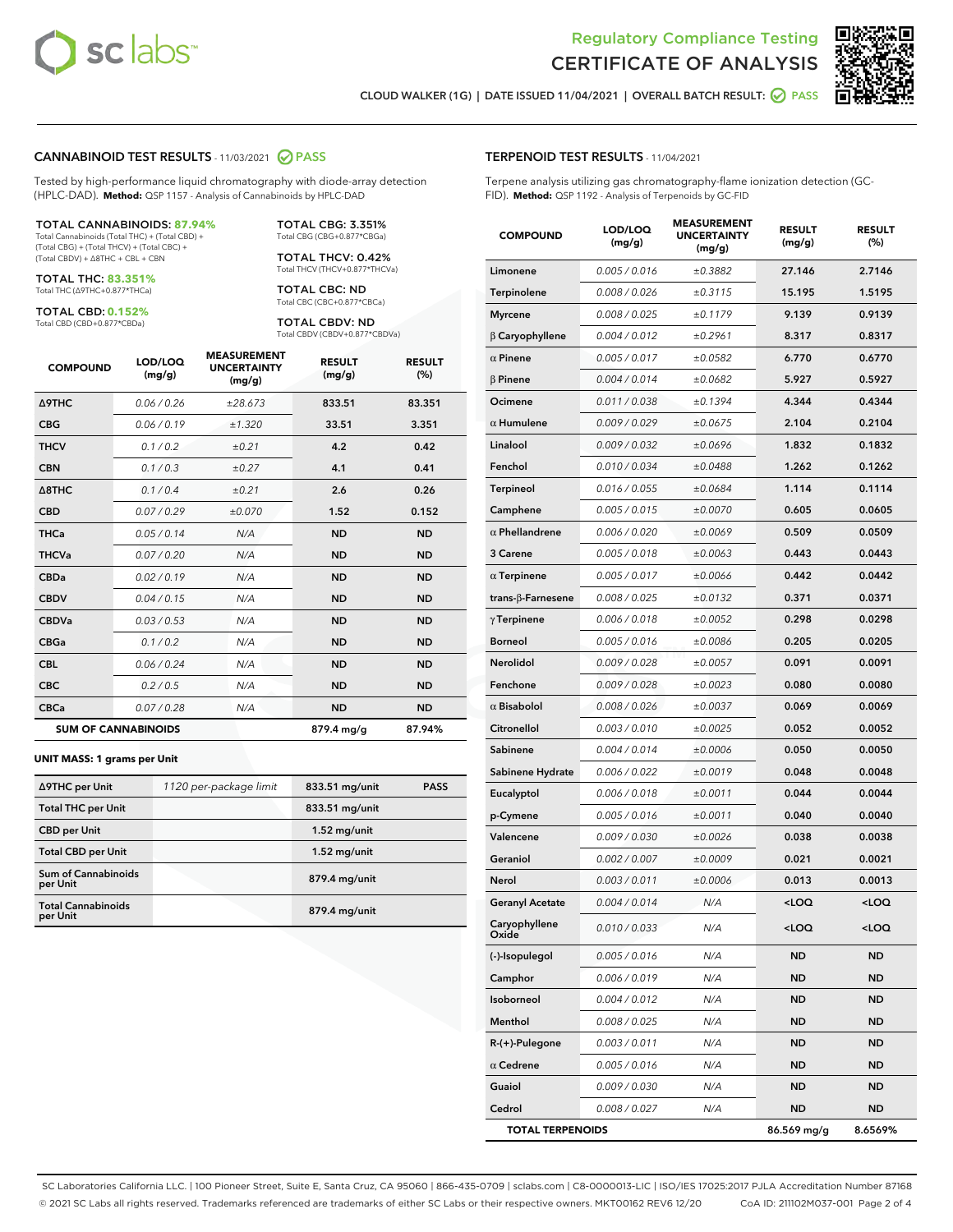



CLOUD WALKER (1G) | DATE ISSUED 11/04/2021 | OVERALL BATCH RESULT: ● PASS

# CATEGORY 1 PESTICIDE TEST RESULTS - 11/04/2021 2 PASS

Pesticide and plant growth regulator analysis utilizing high-performance liquid chromatography-mass spectrometry (HPLC-MS) or gas chromatography-mass spectrometry (GC-MS). \*GC-MS utilized where indicated. **Method:** QSP 1212 - Analysis of Pesticides and Mycotoxins by LC-MS or QSP 1213 - Analysis of Pesticides by GC-MS

| <b>COMPOUND</b>             | LOD/LOQ<br>$(\mu g/g)$ | <b>ACTION</b><br><b>LIMIT</b><br>$(\mu g/g)$ | <b>MEASUREMENT</b><br><b>UNCERTAINTY</b><br>$(\mu g/g)$ | <b>RESULT</b><br>$(\mu g/g)$ | <b>RESULT</b> |
|-----------------------------|------------------------|----------------------------------------------|---------------------------------------------------------|------------------------------|---------------|
| Aldicarb                    | 0.03 / 0.08            | $\ge$ LOD                                    | N/A                                                     | <b>ND</b>                    | <b>PASS</b>   |
| Carbofuran                  | 0.02 / 0.05            | $\geq$ LOD                                   | N/A                                                     | <b>ND</b>                    | <b>PASS</b>   |
| Chlordane*                  | 0.03 / 0.08            | $\ge$ LOD                                    | N/A                                                     | <b>ND</b>                    | <b>PASS</b>   |
| Chlorfenapyr*               | 0.03/0.10              | $\geq$ LOD                                   | N/A                                                     | <b>ND</b>                    | <b>PASS</b>   |
| Chlorpyrifos                | 0.02 / 0.06            | $\ge$ LOD                                    | N/A                                                     | <b>ND</b>                    | <b>PASS</b>   |
| Coumaphos                   | 0.02 / 0.07            | $\ge$ LOD                                    | N/A                                                     | <b>ND</b>                    | <b>PASS</b>   |
| Daminozide                  | 0.02 / 0.07            | $\ge$ LOD                                    | N/A                                                     | <b>ND</b>                    | <b>PASS</b>   |
| <b>DDVP</b><br>(Dichlorvos) | 0.03/0.09              | $>$ LOD                                      | N/A                                                     | <b>ND</b>                    | <b>PASS</b>   |
| Dimethoate                  | 0.03/0.08              | $\ge$ LOD                                    | N/A                                                     | <b>ND</b>                    | <b>PASS</b>   |
| Ethoprop(hos)               | 0.03/0.10              | $>$ LOD                                      | N/A                                                     | <b>ND</b>                    | <b>PASS</b>   |
| Etofenprox                  | 0.02 / 0.06            | $\ge$ LOD                                    | N/A                                                     | <b>ND</b>                    | <b>PASS</b>   |
| Fenoxycarb                  | 0.03/0.08              | $\ge$ LOD                                    | N/A                                                     | <b>ND</b>                    | <b>PASS</b>   |
| Fipronil                    | 0.03/0.08              | $\ge$ LOD                                    | N/A                                                     | <b>ND</b>                    | <b>PASS</b>   |
| Imazalil                    | 0.02 / 0.06            | $>$ LOD                                      | N/A                                                     | <b>ND</b>                    | <b>PASS</b>   |
| <b>Methiocarb</b>           | 0.02 / 0.07            | $\ge$ LOD                                    | N/A                                                     | <b>ND</b>                    | <b>PASS</b>   |
| Methyl<br>parathion         | 0.03/0.10              | $\ge$ LOD                                    | N/A                                                     | <b>ND</b>                    | <b>PASS</b>   |
| <b>Mevinphos</b>            | 0.03/0.09              | $\ge$ LOD                                    | N/A                                                     | <b>ND</b>                    | <b>PASS</b>   |
| Paclobutrazol               | 0.02 / 0.05            | $>$ LOD                                      | N/A                                                     | <b>ND</b>                    | <b>PASS</b>   |
| Propoxur                    | 0.03/0.09              | $\ge$ LOD                                    | N/A                                                     | <b>ND</b>                    | <b>PASS</b>   |
| Spiroxamine                 | 0.03/0.08              | $\ge$ LOD                                    | N/A                                                     | <b>ND</b>                    | <b>PASS</b>   |
| Thiacloprid                 | 0.03/0.10              | $\ge$ LOD                                    | N/A                                                     | <b>ND</b>                    | <b>PASS</b>   |

# CATEGORY 2 PESTICIDE TEST RESULTS - 11/04/2021 @ PASS

| <b>COMPOUND</b>          | LOD/LOO<br>$(\mu g/g)$ | <b>ACTION</b><br>LIMIT<br>$(\mu g/g)$ | <b>MEASUREMENT</b><br><b>UNCERTAINTY</b><br>$(\mu g/g)$ | <b>RESULT</b><br>$(\mu g/g)$ | <b>RESULT</b> |  |
|--------------------------|------------------------|---------------------------------------|---------------------------------------------------------|------------------------------|---------------|--|
| Abamectin                | 0.03/0.10              | 0.1                                   | N/A                                                     | <b>ND</b>                    | <b>PASS</b>   |  |
| Acephate                 | 0.02/0.07              | 0.1                                   | N/A                                                     | <b>ND</b>                    | <b>PASS</b>   |  |
| Acequinocyl              | 0.02/0.07              | 0.1                                   | N/A                                                     | <b>ND</b>                    | <b>PASS</b>   |  |
| Acetamiprid              | 0.02 / 0.05            | 0.1                                   | N/A                                                     | <b>ND</b>                    | <b>PASS</b>   |  |
| Azoxystrobin             | 0.02/0.07              | 0.1                                   | N/A                                                     | <b>ND</b>                    | <b>PASS</b>   |  |
| <b>Bifenazate</b>        | 0.01 / 0.04            | 0.1                                   | N/A                                                     | <b>ND</b>                    | <b>PASS</b>   |  |
| <b>Bifenthrin</b>        | 0.02 / 0.05            | 3                                     | N/A                                                     | <b>ND</b>                    | <b>PASS</b>   |  |
| <b>Boscalid</b>          | 0.03/0.09              | 0.1                                   | N/A                                                     | <b>ND</b>                    | <b>PASS</b>   |  |
| Captan                   | 0.19/0.57              | 0.7                                   | N/A                                                     | <b>ND</b>                    | <b>PASS</b>   |  |
| Carbaryl                 | 0.02/0.06              | 0.5                                   | N/A                                                     | <b>ND</b>                    | <b>PASS</b>   |  |
| Chlorantranilip-<br>role | 0.04/0.12              | 10                                    | N/A                                                     | <b>ND</b>                    | <b>PASS</b>   |  |
| Clofentezine             | 0.03/0.09              | 0.1                                   | N/A                                                     | <b>ND</b>                    | <b>PASS</b>   |  |

| <b>COMPOUND</b>               | LOD/LOQ<br>(µg/g) | <b>ACTION</b><br><b>LIMIT</b><br>(µg/g) | <b>MEASUREMENT</b><br><b>UNCERTAINTY</b><br>$(\mu g/g)$ | <b>RESULT</b><br>(µg/g) | <b>RESULT</b> |
|-------------------------------|-------------------|-----------------------------------------|---------------------------------------------------------|-------------------------|---------------|
| Cyfluthrin                    | 0.12 / 0.38       | $\overline{c}$                          | N/A                                                     | <b>ND</b>               | <b>PASS</b>   |
| Cypermethrin                  | 0.11 / 0.32       | $\mathcal{I}$                           | N/A                                                     | <b>ND</b>               | <b>PASS</b>   |
| <b>Diazinon</b>               | 0.02 / 0.05       | 0.1                                     | N/A                                                     | <b>ND</b>               | <b>PASS</b>   |
| Dimethomorph                  | 0.03 / 0.09       | 2                                       | N/A                                                     | <b>ND</b>               | <b>PASS</b>   |
| Etoxazole                     | 0.02 / 0.06       | 0.1                                     | N/A                                                     | <b>ND</b>               | <b>PASS</b>   |
| Fenhexamid                    | 0.03 / 0.09       | 0.1                                     | N/A                                                     | <b>ND</b>               | <b>PASS</b>   |
| Fenpyroximate                 | 0.02 / 0.06       | 0.1                                     | N/A                                                     | <b>ND</b>               | <b>PASS</b>   |
| Flonicamid                    | 0.03 / 0.10       | 0.1                                     | N/A                                                     | <b>ND</b>               | <b>PASS</b>   |
| Fludioxonil                   | 0.03/0.10         | 0.1                                     | N/A                                                     | <b>ND</b>               | <b>PASS</b>   |
| Hexythiazox                   | 0.02 / 0.07       | 0.1                                     | N/A                                                     | <b>ND</b>               | <b>PASS</b>   |
| Imidacloprid                  | 0.04 / 0.11       | 5                                       | N/A                                                     | <b>ND</b>               | <b>PASS</b>   |
| Kresoxim-methyl               | 0.02 / 0.07       | 0.1                                     | N/A                                                     | <b>ND</b>               | <b>PASS</b>   |
| <b>Malathion</b>              | 0.03 / 0.09       | 0.5                                     | N/A                                                     | <b>ND</b>               | <b>PASS</b>   |
| Metalaxyl                     | 0.02 / 0.07       | $\overline{c}$                          | N/A                                                     | <b>ND</b>               | <b>PASS</b>   |
| Methomyl                      | 0.03 / 0.10       | 1                                       | N/A                                                     | <b>ND</b>               | <b>PASS</b>   |
| Myclobutanil                  | 0.03 / 0.09       | 0.1                                     | N/A                                                     | <b>ND</b>               | <b>PASS</b>   |
| Naled                         | 0.02 / 0.07       | 0.1                                     | N/A                                                     | <b>ND</b>               | <b>PASS</b>   |
| Oxamyl                        | 0.04 / 0.11       | 0.5                                     | N/A                                                     | <b>ND</b>               | <b>PASS</b>   |
| Pentachloronitro-<br>benzene* | 0.03 / 0.09       | 0.1                                     | N/A                                                     | <b>ND</b>               | <b>PASS</b>   |
| Permethrin                    | 0.04 / 0.12       | 0.5                                     | N/A                                                     | <b>ND</b>               | <b>PASS</b>   |
| Phosmet                       | 0.03 / 0.10       | 0.1                                     | N/A                                                     | <b>ND</b>               | <b>PASS</b>   |
| Piperonylbu-<br>toxide        | 0.02 / 0.07       | 3                                       | N/A                                                     | <b>ND</b>               | <b>PASS</b>   |
| Prallethrin                   | 0.03 / 0.08       | 0.1                                     | N/A                                                     | <b>ND</b>               | <b>PASS</b>   |
| Propiconazole                 | 0.02 / 0.07       | 0.1                                     | N/A                                                     | <b>ND</b>               | <b>PASS</b>   |
| Pyrethrins                    | 0.04 / 0.12       | 0.5                                     | N/A                                                     | <b>ND</b>               | <b>PASS</b>   |
| Pyridaben                     | 0.02 / 0.07       | 0.1                                     | N/A                                                     | <b>ND</b>               | <b>PASS</b>   |
| Spinetoram                    | 0.02 / 0.07       | 0.1                                     | N/A                                                     | <b>ND</b>               | <b>PASS</b>   |
| Spinosad                      | 0.02 / 0.07       | 0.1                                     | N/A                                                     | <b>ND</b>               | <b>PASS</b>   |
| Spiromesifen                  | 0.02 / 0.05       | 0.1                                     | N/A                                                     | <b>ND</b>               | <b>PASS</b>   |
| Spirotetramat                 | 0.02 / 0.06       | 0.1                                     | N/A                                                     | <b>ND</b>               | <b>PASS</b>   |
| Tebuconazole                  | 0.02 / 0.07       | 0.1                                     | N/A                                                     | <b>ND</b>               | <b>PASS</b>   |
| Thiamethoxam                  | 0.03 / 0.10       | 5                                       | N/A                                                     | <b>ND</b>               | <b>PASS</b>   |
| Trifloxystrobin               | 0.03 / 0.08       | 0.1                                     | N/A                                                     | <b>ND</b>               | <b>PASS</b>   |

SC Laboratories California LLC. | 100 Pioneer Street, Suite E, Santa Cruz, CA 95060 | 866-435-0709 | sclabs.com | C8-0000013-LIC | ISO/IES 17025:2017 PJLA Accreditation Number 87168 © 2021 SC Labs all rights reserved. Trademarks referenced are trademarks of either SC Labs or their respective owners. MKT00162 REV6 12/20 CoA ID: 211102M037-001 Page 3 of 4